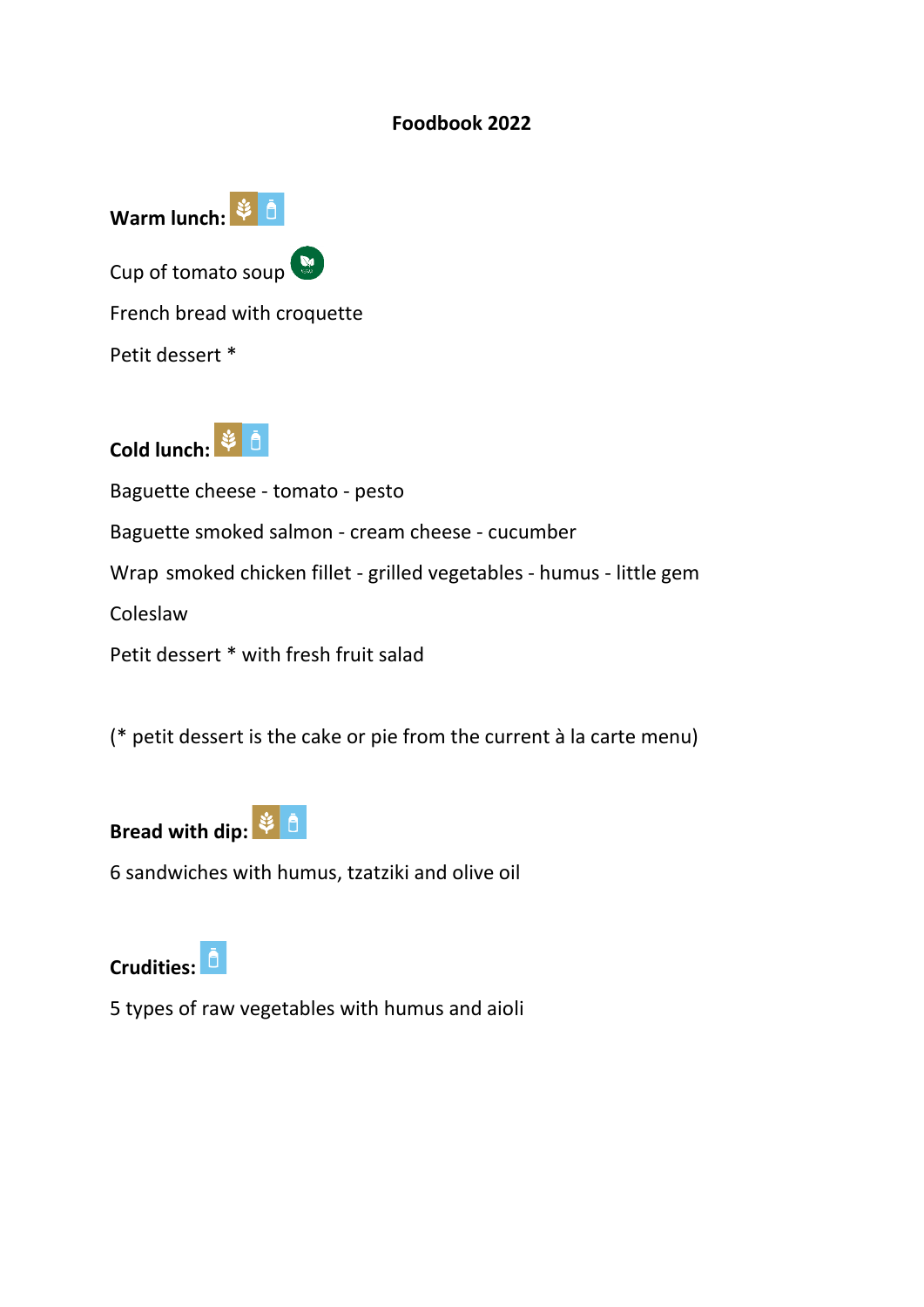#### **Snacks**

# **Snack platter cold per portion:**

4 x beef sausage, 4 x salami, 4 x young cheese, 4 x old cheese

**Snack platter warm per portion:**

2 x bitterbal, 2 x cheese soufflé. 2 x vegetarian springrolls, 2 x spicy chicken springrolls (all snacks can also be ordered separately per portion of 8)

### **Other hot snacks, 8 pieces per serving:**

| Vegetarian bitterballen |
|-------------------------|
| Vegetarian samosas      |
|                         |

Shrimp croquettes  $\Psi$   $^{\Box}$ 

*\* All snacks can only be ordered per portion of 8 pieces*

*\*\* All snacks are served with matching sauces and / or garnish*

**Canapés 5 items, 2 per serving:**

Cream cheese & salmon

Tuna salad

Artichoke & humus

Prosciutto & green asparagus

Potato salad with quail egg



4 types of foreign sausage / ham with olives and sweet and sour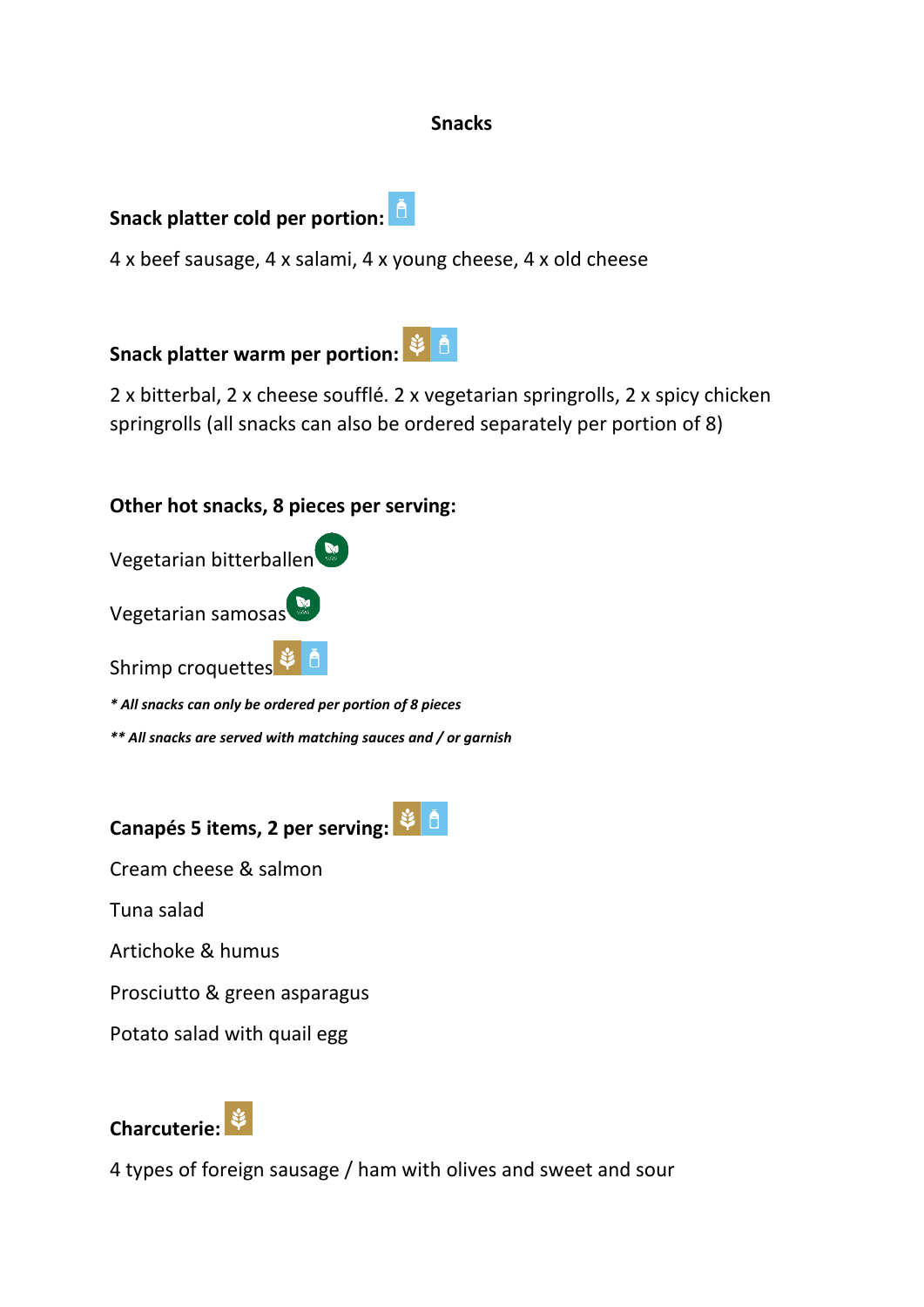

5 types of Dutch cheese with apple syrup, walnuts and fig bread

### **Various platters**

**Dutch fish platter mixed:**

2 x Dutch herring, 1 side steamed mackerel, ± 100 gr smoked salmon, 2 glasses of crayfish cocktail.

#### **Dutch herring:**

4 pieces of Dutch herring with onions and pickles





Cooked mussels - 2 scallops - 2 prawns - shellfish cocktail - smoked salmon with croutons, sweet and sour and various sauces

### **Oysters:**

12 pieces Fine de Claire de Bretagne with lemon and red wine vinegar

# **Mediterranean plateau:**  $\frac{1}{2}$  0

Combination of various cheeses and sausages with olives, artichoke, melon and bread with dip

# Tapas platter: <sup>3</sup> <u>d</u>

4 x Chicken piri piri, 4 pieces of albondigas, 4 pieces of prawn croquette, 4 pieces of calamari, 4 pieces of peppadew and 4 pieces of bread with aioli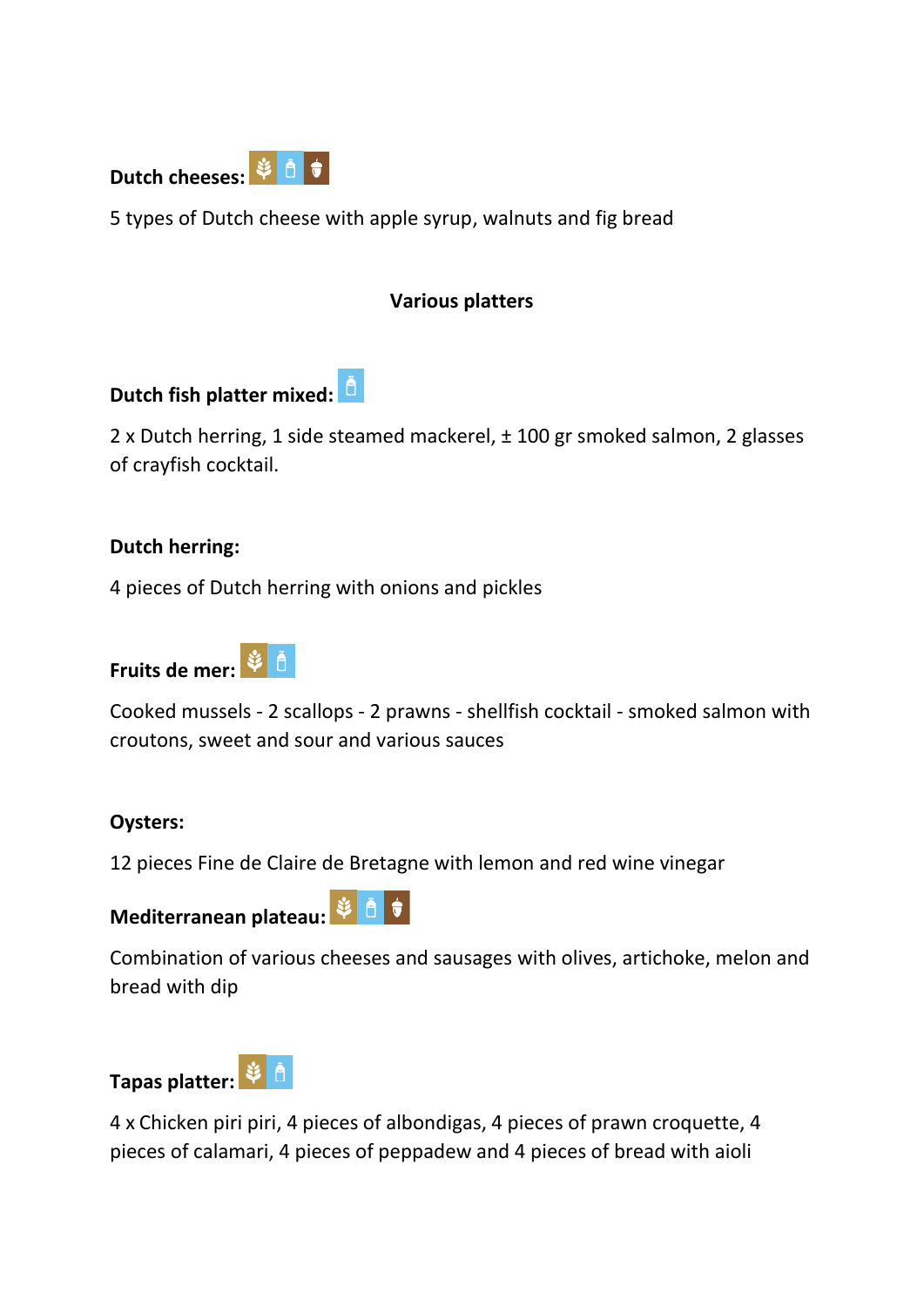# **Buffets**

All buffets are served with bread, butter and oil (Minimum purchase of 6 people)



Dutch herring with onions and pickles Amsterdam sausages with Kesbeke sweet and sour Raw vegetables salad with Egmonds goat cheese Cocktail of crayfish and Dutch shrimps Season stew with smoked sausage or veal meatball and gravy of beef Roasted sea bass with potatoes, carrots, peas and white wine sauce



Caprese salad with pine nuts and basil

Vitello tonato: fricandeau of veal with tuna mayonnaise and capers

Salad of grilled vegetables with fresh sheep cheese and balsamic vinegar

Antipasti with prosciutto, pecorino, grapes, artichoke, olives, melon and croutons

Pasta with roasted chicken, mushrooms, black olives, pesto and Parmesan cheese

Richly filled risotto with salmon, cod and seafood

# **Satay buffet:**

3 Skewers of chicken satay pp with satay sauce, French fries, coleslaw

and prawn cracker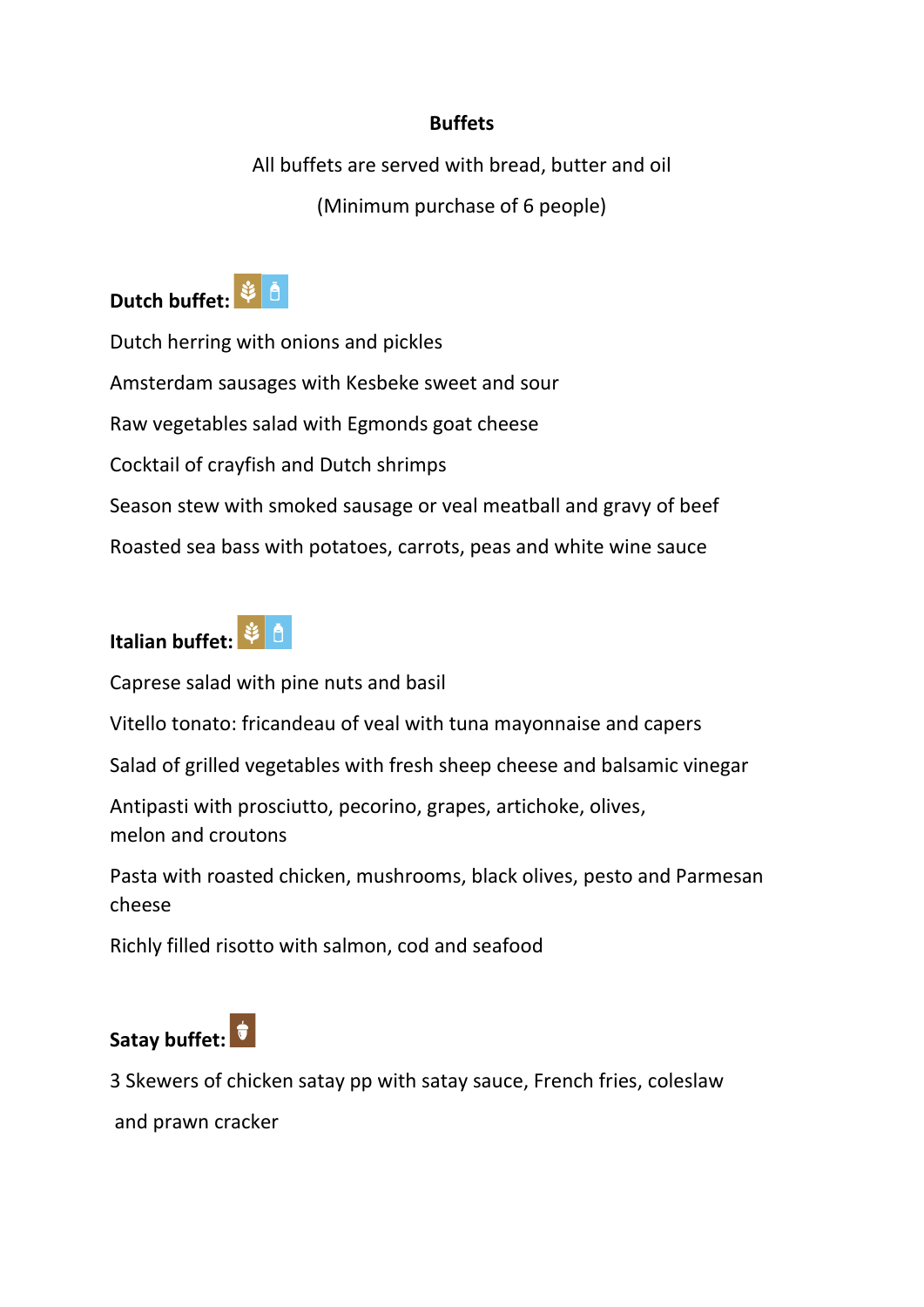(replacement buffet dishes may be suggested by the customer)

### **walking dinner**

# **(Minimum order 6 people)**

6 small handy dishes that can be eaten standing up based on the current menu

# **Dinner on board**

**2 course menu:** starter and main course or main course and dessert

**3 course menu:**

**4 course menu:**

(with a 4-course menu, the intermediate dish is given together with the starter)

# **All starter, main and desserts can also be ordered separately.**

### **Children's menu:**

Please order 1 day in advance

*\* All our dishes can be ordered gluten and / or lactose free*

*\* The vegetarian menu can be adjusted for a vegan*

*\* On request, an extra vegetarian selection can always be offered by our kitchen*

*\* We will mark a dish that contains nuts and / or peanuts*

*\* Some dishes may contain sugars*